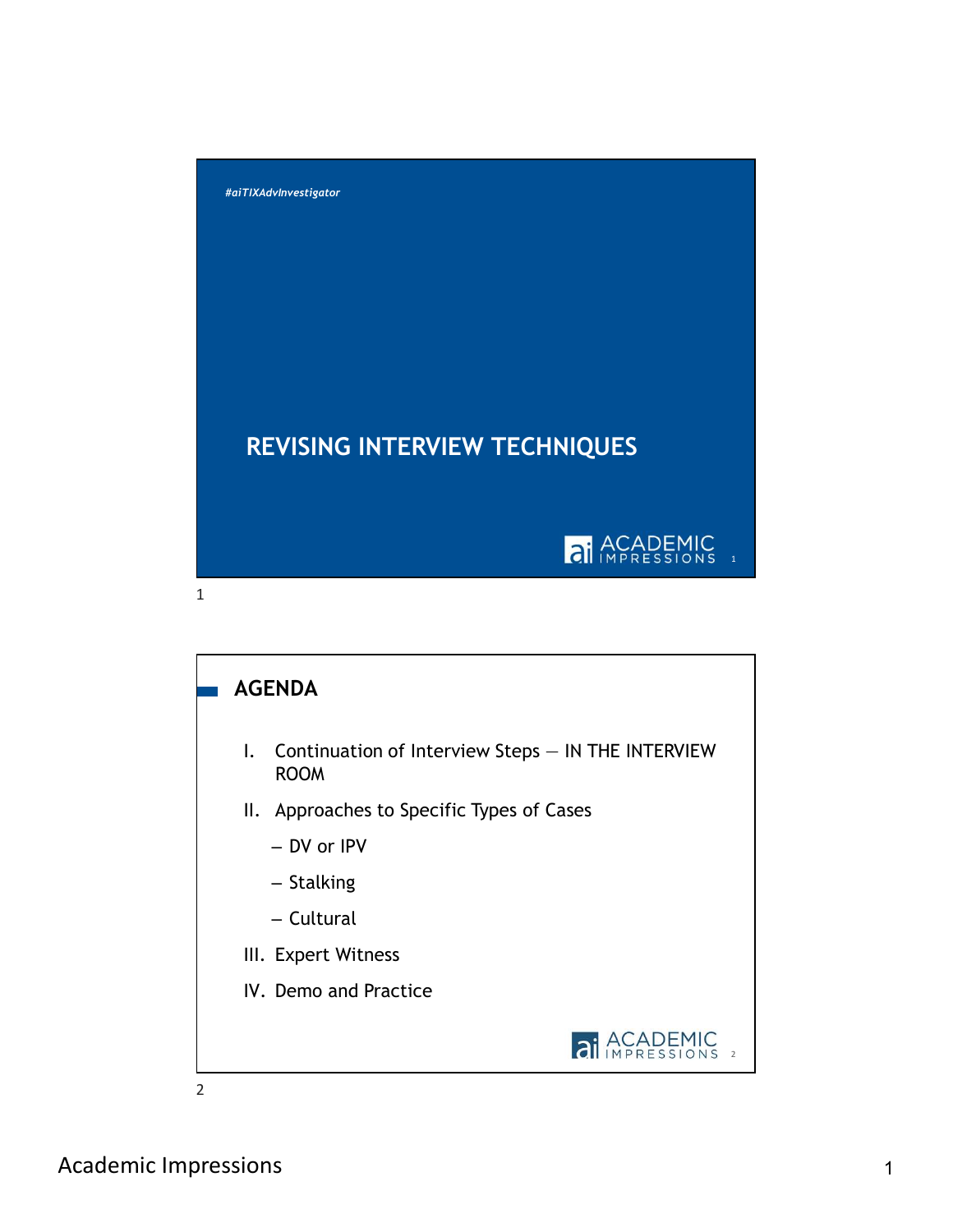## STEP 7: Starting the Interview



3

The interview

- Interview in pairs
- –Record the interview\*?
- –Don't dive right in
	- Establish rapport
	- Establish ground rules
	- Video interview rapport (later)





Academic Impressions 2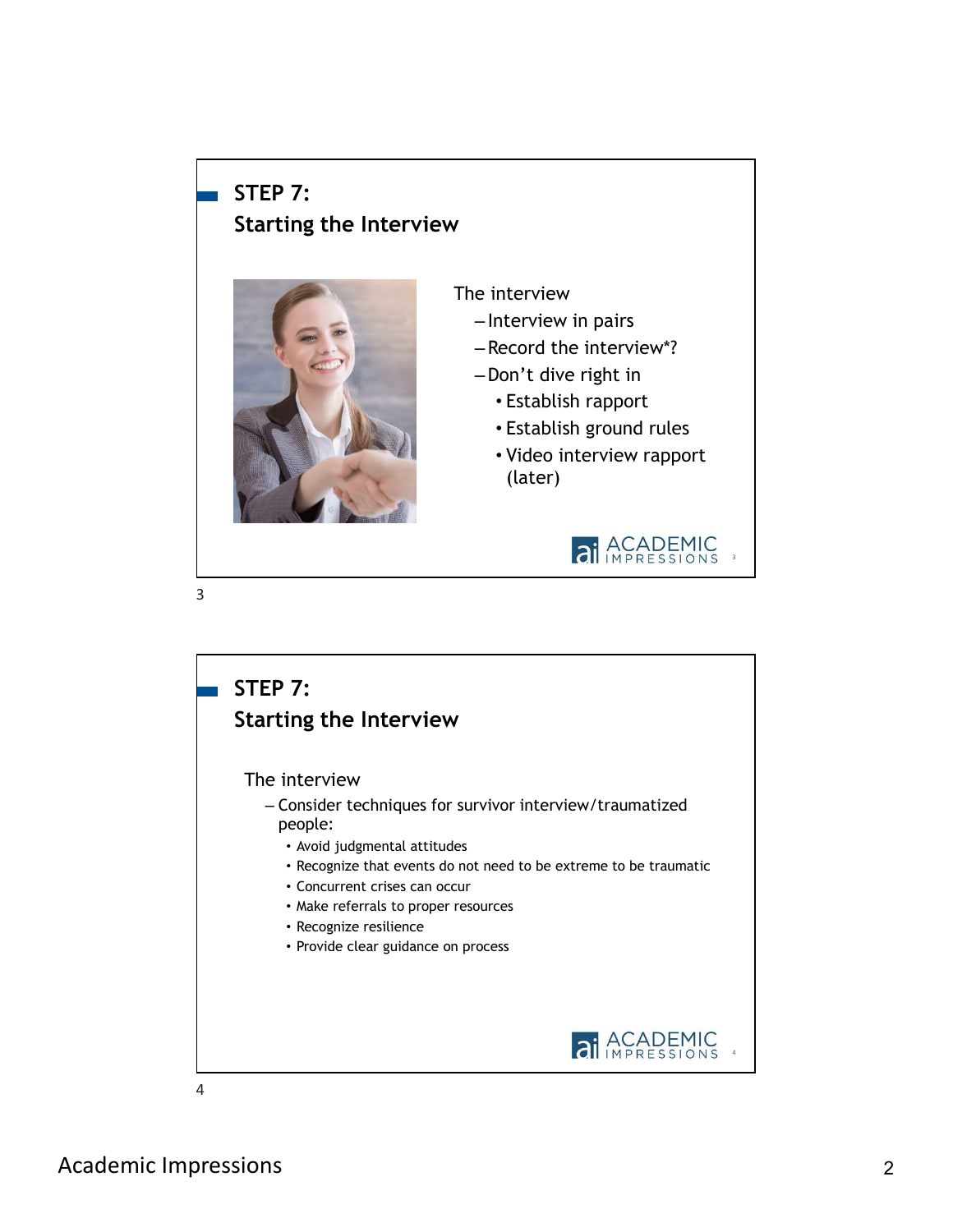## STEP 7: Starting the Interview

### Pre-flight

**STEP 7:**<br> **Starting the Interview**<br> **Pre-flight**<br>
- Create a habit of establishing neutrality<br>
- Follow your checklist of what you say to each party/witness<br>
1 am a neutral investigator in an adjudicative process — that **STEP 7:**<br> **Starting the Interview**<br> **Pre-flight**<br>
Create a habit of establishing neutrality<br>
Create a habit of establishing neutrality<br> *Create a* had low your checklist of what you say to each party/witness<br> *I am a neut* **STEP 7:**<br>
Starting the Interview<br>
Free-flight<br>
Froleste a habit of establishing neutrality<br>
Frolesty and the rest distortion of the main adjudicative process — that means I do not take sides,<br>
I am a neutral investigator and I am here to do my job. I collect facts and treat everyone with respect and fairness. I will be friendly, but I am not your advisor; if you need one, I can connect you with one. We cannot require people to not discuss their experience with others. University policy prohibits retaliation against anyone involved in an investigation. We know how sensitive this investigation is, and we take great care with personal privacy during the investigation. However, the regulations require a release of my investigation to all parties before the report is finalized. What questions do you have?

#### Complainant – these are legal terms, not the plain English Respondent

Neither the complainant nor the respondent is required to prove anything one way or another. It is the [institution's] responsibility to investigate and determine the facts.



 $5<sub>5</sub>$ 

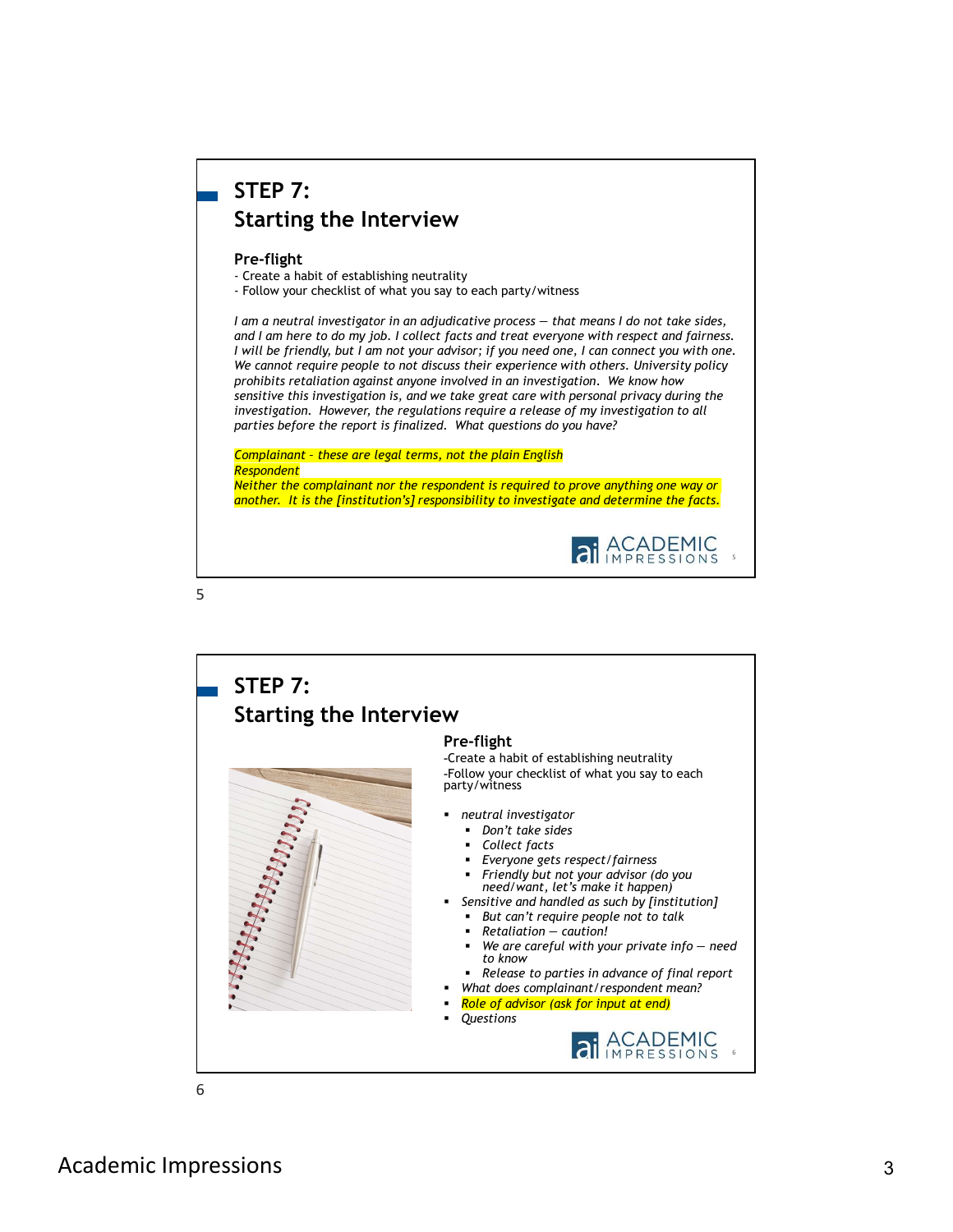

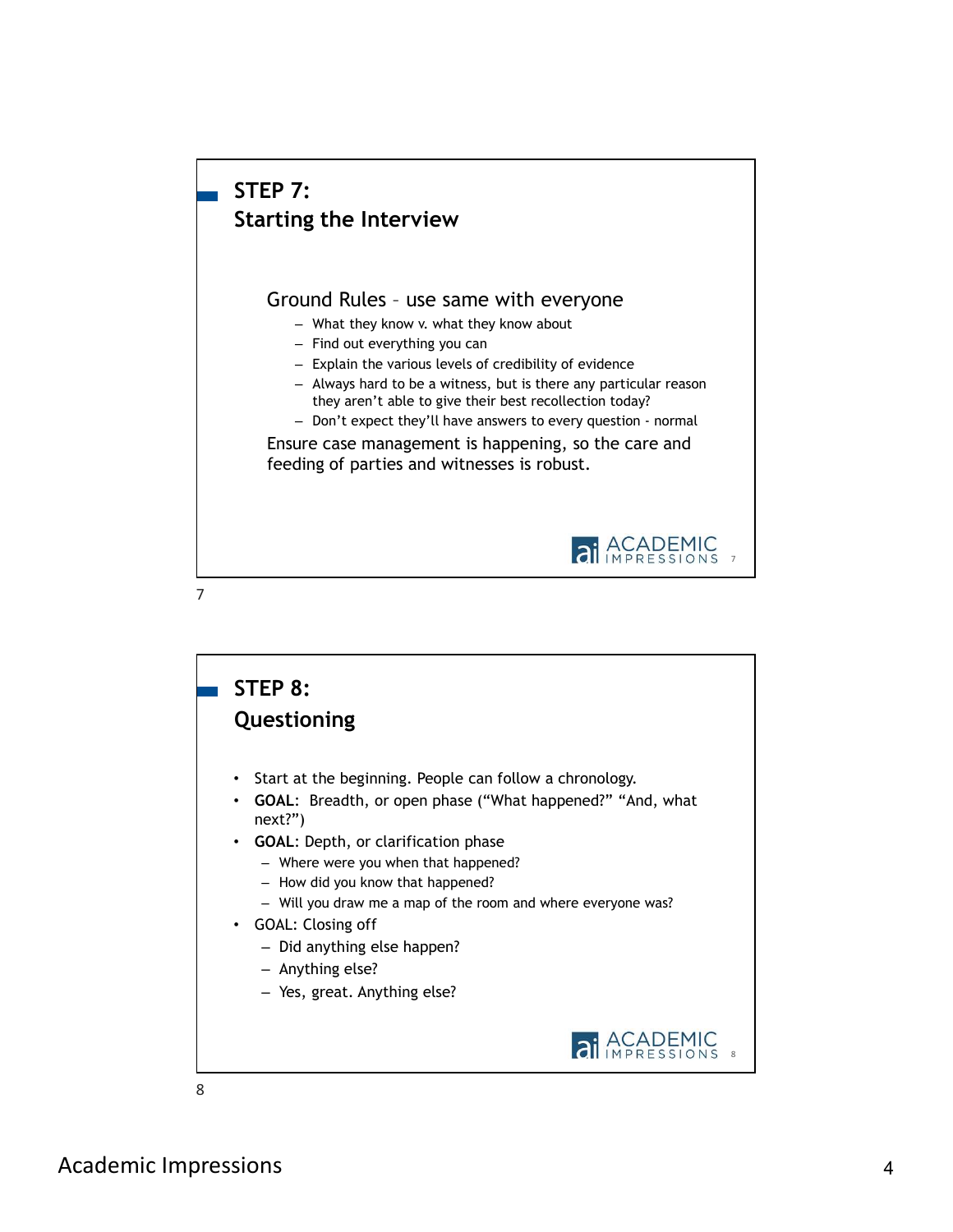

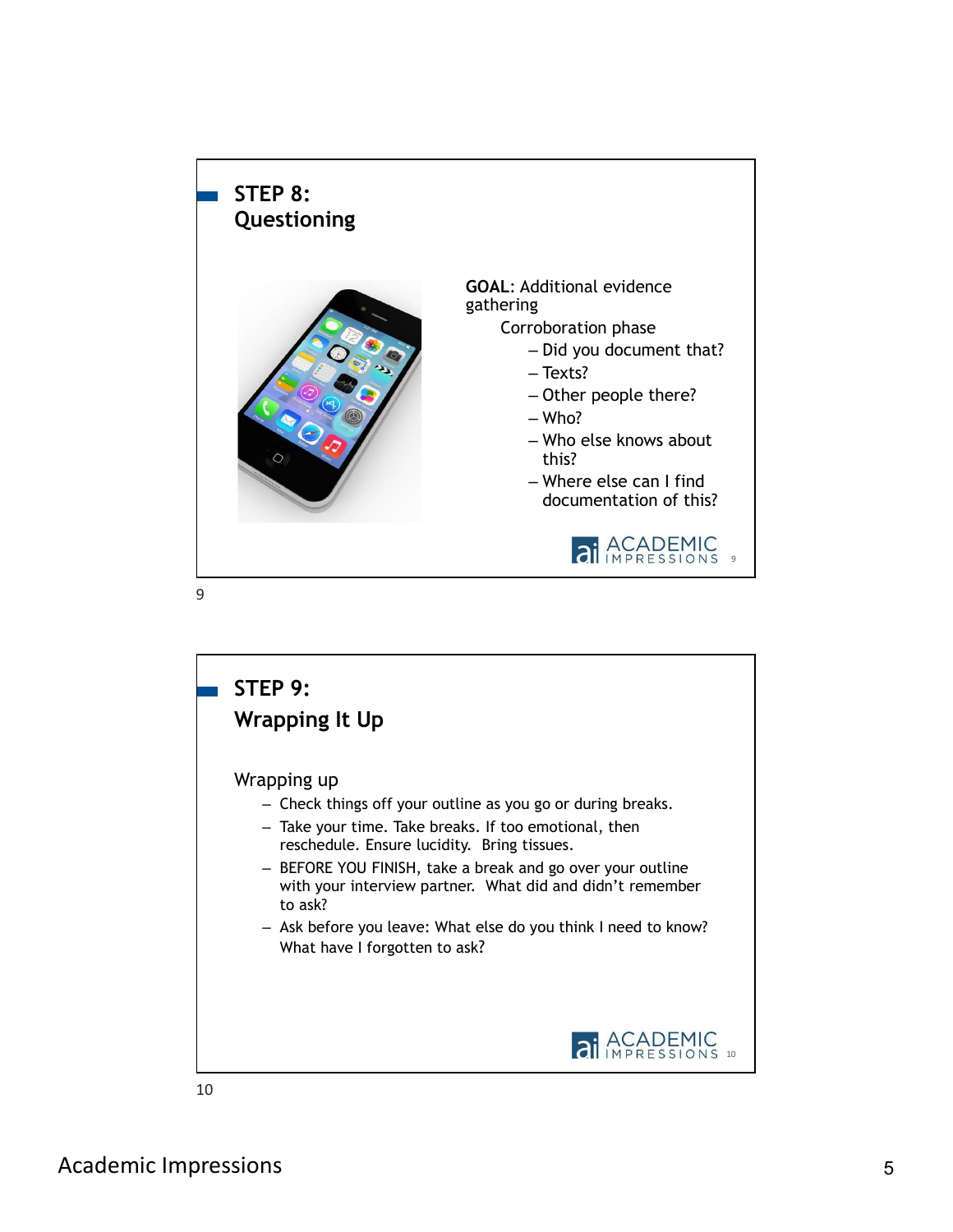

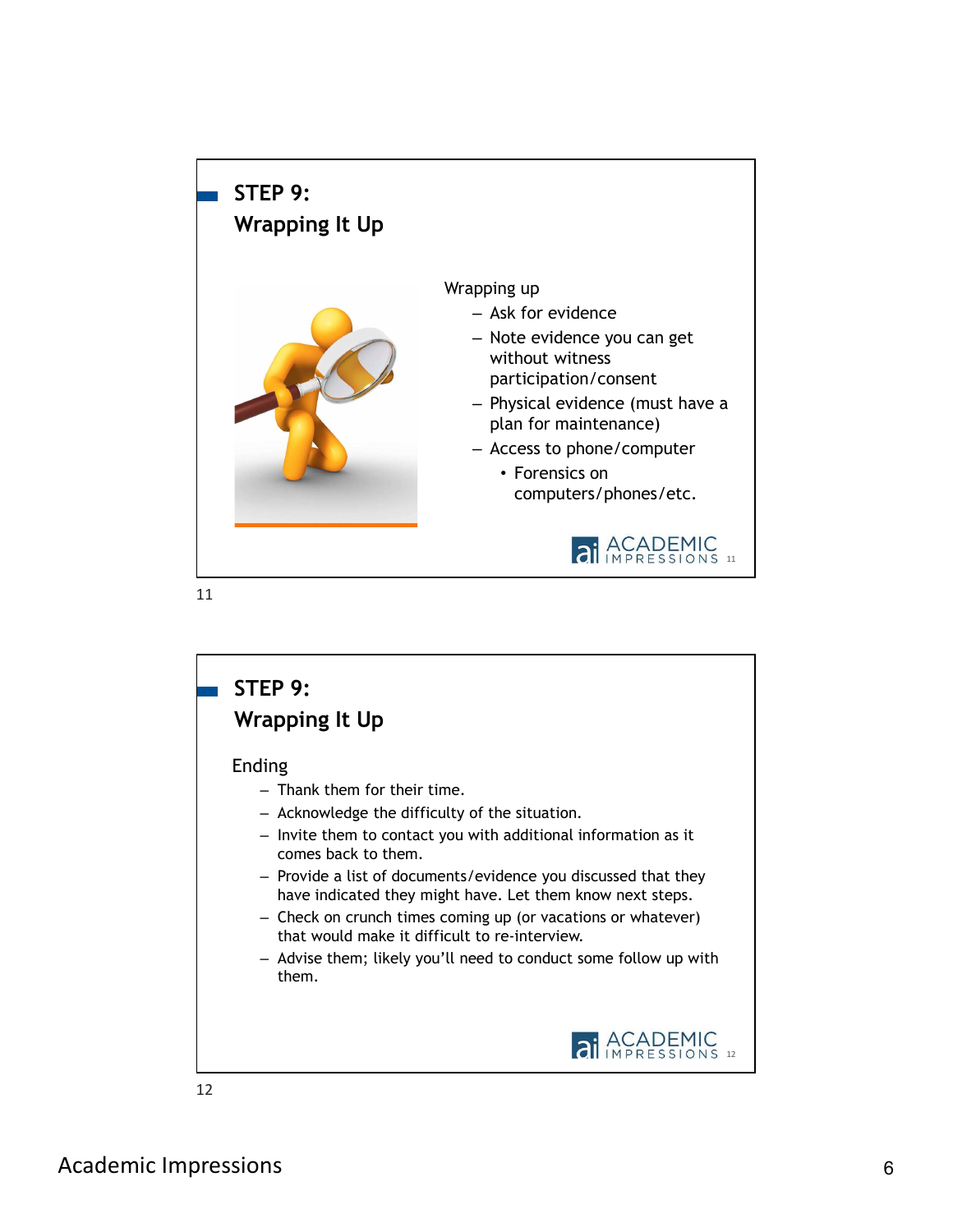# STEP 9: Wrapping It Up

### Ending

- Log all evidence acquired
- Follow up checklist
	- Who did they suggest you interview and why?
	- What evidence did they suggest you get and why?
	- What interviews and evidence have you identified that you might want?
- Note all witness interview specifics
- Draft memorandum of interview (if not recorded) within 24 hours
- Resource (Investigation Tracking)



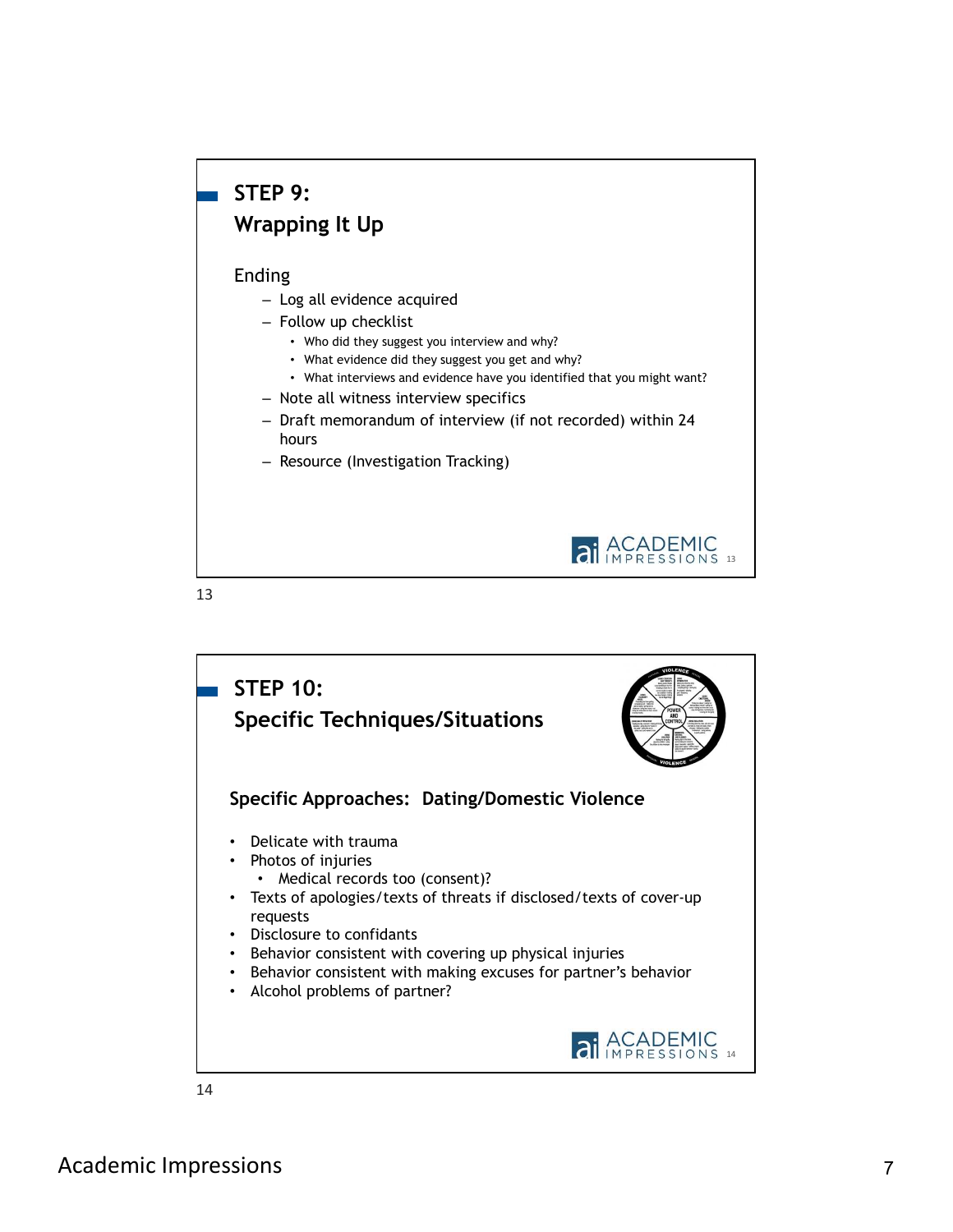## Specific Approaches: Stalking • Follow the popcorn trail of evidence • Text messages • Social media and other on-line platforms • Phone calls/emails • Stalker reaching out to friends/family of complainant **EP 10:**<br> **ecific Techniques/Situations**<br> **cific Approaches:** Stalking<br> **collow the popcorn trail of evidence**<br>
• Stocial media and other on-line platforms<br>
• Stalkiner reaching out to friends/family of complainant<br>
• Cake • Notes/letters/gifts/cards/offers of the same • Observed in complainant's spaces: e.g., dorms, dining halls, common spaces • Behavior consistent with obsession with/compulsion STEP 10: Specific Techniques/Situations

### 15





16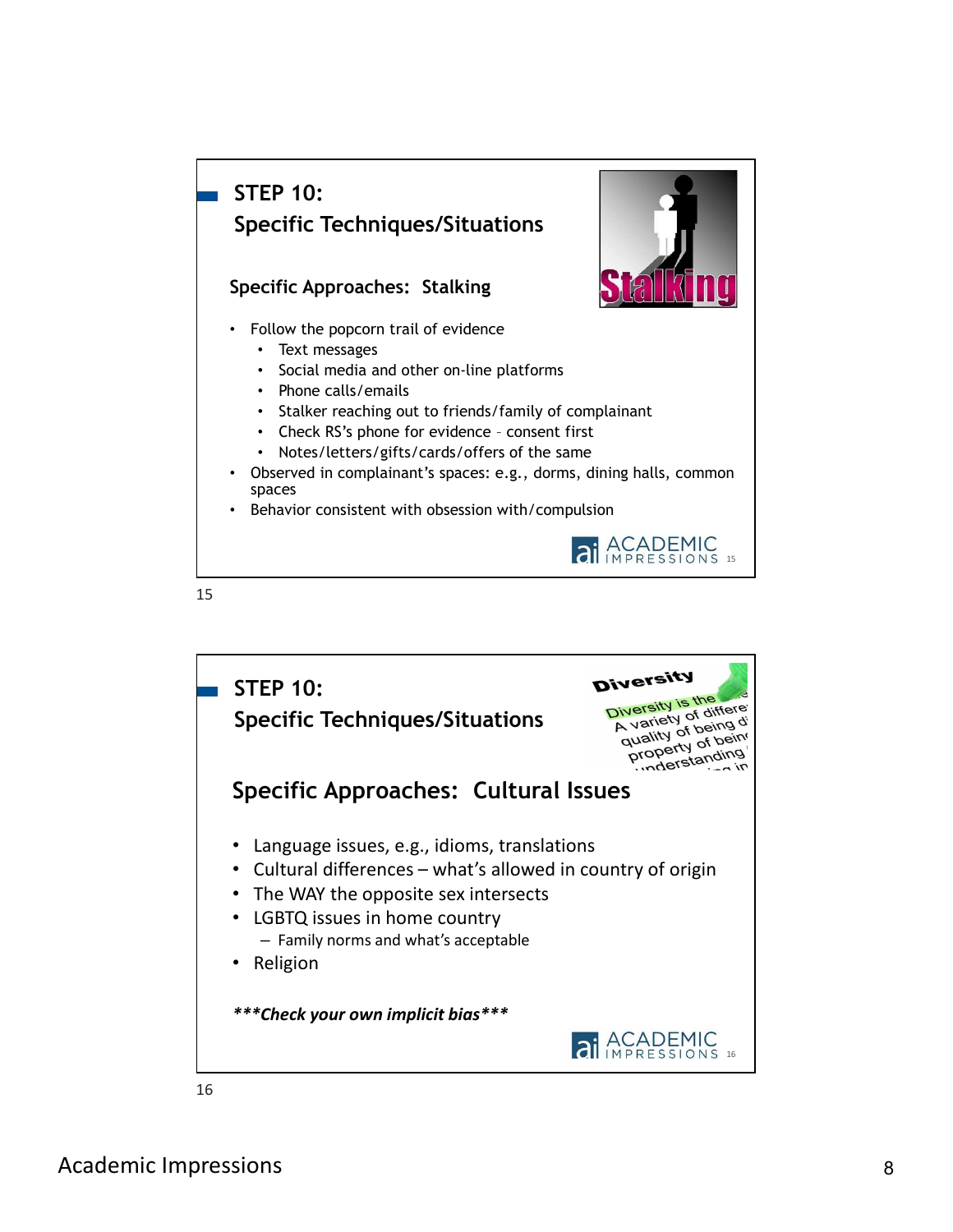

17